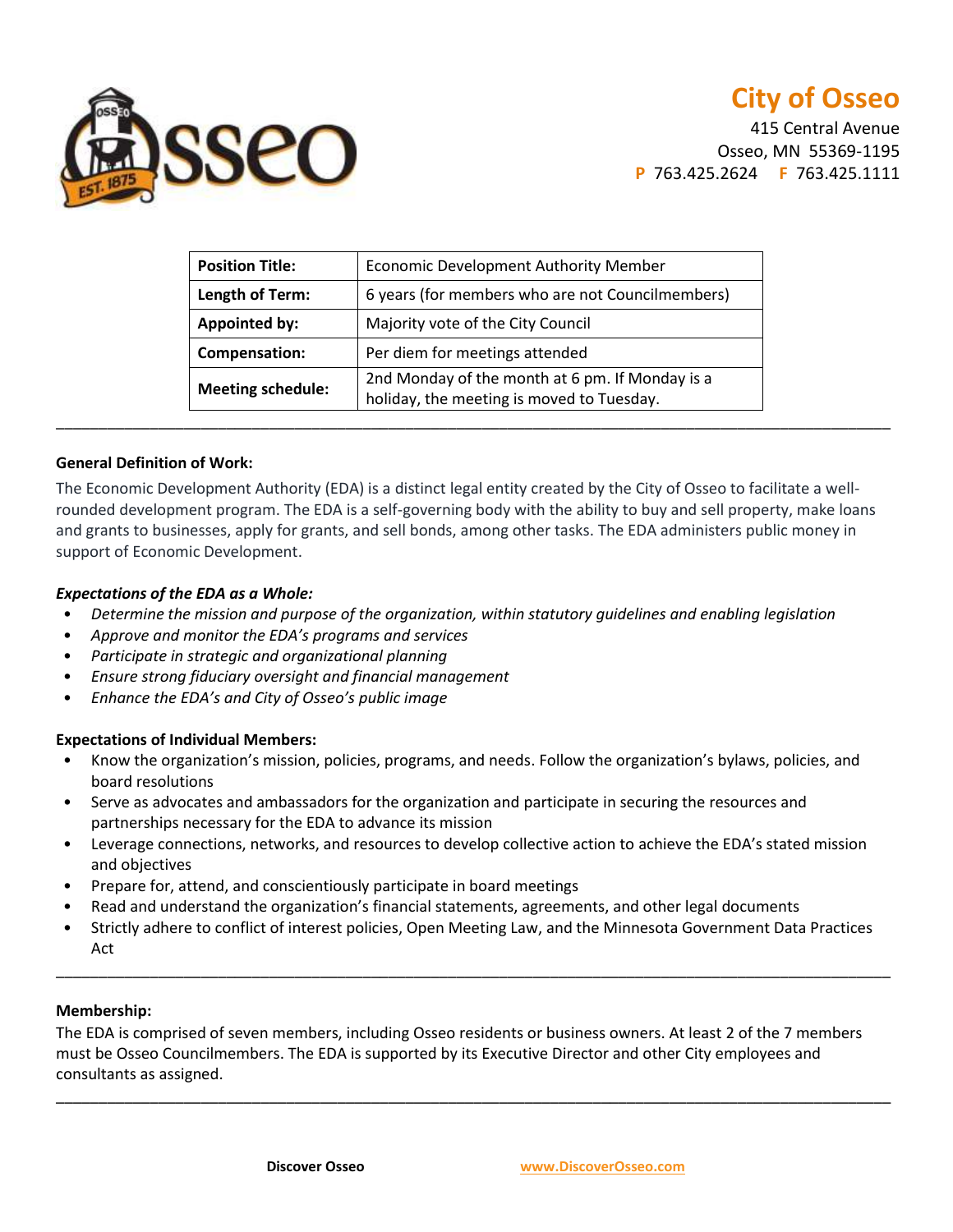## **Essential Functions:**

- Be familiar with the EDA's Plans, programs, policies, and operations
- Review applications for financial assistance for consistency with the EDA's Plans and policies
- Attend EDA meetings and appropriate subcommittee meetings. Review agenda and supporting documents prior to meetings.

\_\_\_\_\_\_\_\_\_\_\_\_\_\_\_\_\_\_\_\_\_\_\_\_\_\_\_\_\_\_\_\_\_\_\_\_\_\_\_\_\_\_\_\_\_\_\_\_\_\_\_\_\_\_\_\_\_\_\_\_\_\_\_\_\_\_\_\_\_\_\_\_\_\_\_\_\_\_\_\_\_\_\_\_\_\_\_\_\_\_\_\_\_\_\_\_\_\_

Keep current on economic development issues and related program areas

#### **Additional Duties**:

- May attend conferences or training sessions to keep up-to-date on trends and issues in Economic Development or to better understand their role on the Board
- May attend other meetings, such as City Council meetings, as deemed necessary

### **Knowledge, Skills and Abilities:**

There are no minimum skills and abilities that an applicant must have to be appointed as an EDA member, however, the following list has been identified as those skills and abilities that make a quality Commissioner:

\_\_\_\_\_\_\_\_\_\_\_\_\_\_\_\_\_\_\_\_\_\_\_\_\_\_\_\_\_\_\_\_\_\_\_\_\_\_\_\_\_\_\_\_\_\_\_\_\_\_\_\_\_\_\_\_\_\_\_\_\_\_\_\_\_\_\_\_\_\_\_\_\_\_\_\_\_\_\_\_\_\_\_\_\_\_\_\_\_\_\_\_\_\_\_\_\_\_

- Attention to detail;
- Patience;
- Ability to think in abstract terms and consider potential outcomes in addition to current conditions;
- Open mindedness and willingness to listen and learn;
- Willingness to contribute and speak in a public forum;
- Ability to compromise and work within a team framework;
- Ability to make decisions based on the best interests of the community, rather than the interests of an individual business, applicant, or other special-interest groups;
- Ability to read and understand detailed financial and legal documents.

Osseo has an interest in providing a diverse membership on the EDA. Members with any combination of the following skills and experiences are desirable:

- Background in real estate, housing, and business ownership
- Background of community involvement
- Experience with business ownership
- Knowledge of real estate acquisition, development, and/or law
- Willingness and ability to commit to requirements of position.

#### **Time Demands:**

- Attend and actively participate in monthly Commission meetings (typically 1 hour in length, on the 2nd Monday of the month, or Tuesday if Monday is a holiday) unless excused by the Chairperson.
- Attend and actively participate in ad hoc subcommittee meetings and related work (typically 1-2 hours per meeting & 2-3 meetings per year, depending on the breadth of topics discussed)

\_\_\_\_\_\_\_\_\_\_\_\_\_\_\_\_\_\_\_\_\_\_\_\_\_\_\_\_\_\_\_\_\_\_\_\_\_\_\_\_\_\_\_\_\_\_\_\_\_\_\_\_\_\_\_\_\_\_\_\_\_\_\_\_\_\_\_\_\_\_\_\_\_\_\_\_\_\_\_\_\_\_\_\_\_\_\_\_\_\_\_\_\_\_\_\_\_\_

\_\_\_\_\_\_\_\_\_\_\_\_\_\_\_\_\_\_\_\_\_\_\_\_\_\_\_\_\_\_\_\_\_\_\_\_\_\_\_\_\_\_\_\_\_\_\_\_\_\_\_\_\_\_\_\_\_\_\_\_\_\_\_\_\_\_\_\_\_\_\_\_\_\_\_\_\_\_\_\_\_\_\_\_\_\_\_\_\_\_\_\_\_\_\_\_\_\_

\_\_\_\_\_\_\_\_\_\_\_\_\_\_\_\_\_\_\_\_\_\_\_\_\_\_\_\_\_\_\_\_\_\_\_\_\_\_\_\_\_\_\_\_\_\_\_\_\_\_\_\_\_\_\_\_\_\_\_\_\_\_\_\_\_\_\_\_\_\_\_\_\_\_\_\_\_\_\_\_\_\_\_\_\_\_\_\_\_\_\_\_\_\_\_\_\_\_

# **Special Requirements:**

Commission members should maintain a means for public contact.

Meeting information is distributed electronically via email and web access. Printed materials can be available for members without internet access.